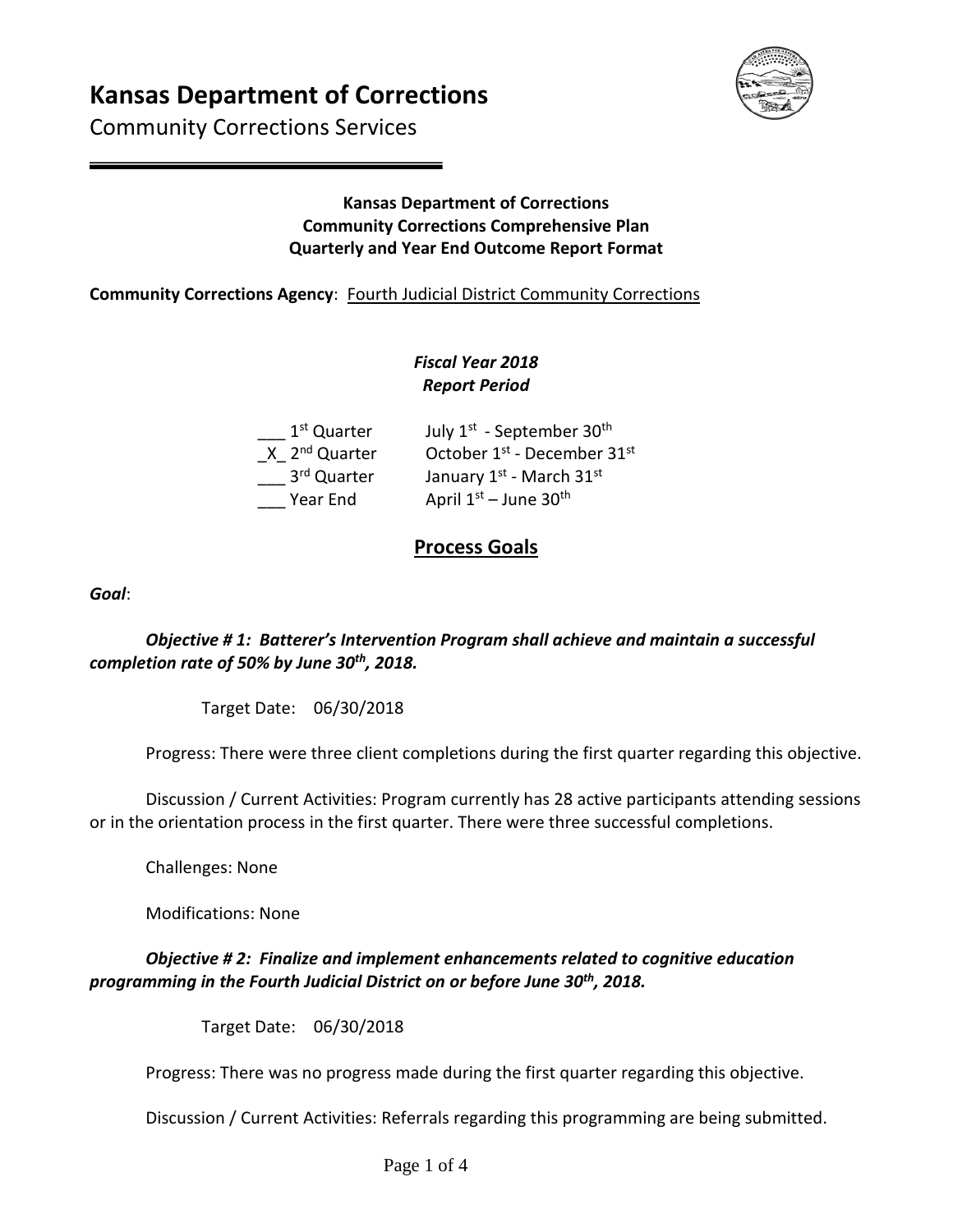Challenges: Criteria that excludes active Senate Bill 123 clients lowers the number of participants that can enter into program.

Modifications: None

### **Outcome Goals**

*Goal*:

*Objective # 3*: *Agency staff shall obtain/maintain a quality assurance score of 3.5 or higher regarding their ability to incorporate motivational interviewing skills and techniques into their daily activities by June 30th, 2018.* 

Target Date: 06/30/2017

Progress: Target mark was achieved for the first quarter of 2018.

| Target | $1st$ Quarter | 2 <sup>nd</sup> Quarter   3 <sup>rd</sup> Quarter | Year End |
|--------|---------------|---------------------------------------------------|----------|
| כ.כ    | 3.86          |                                                   |          |

Discussion / Current Activities: Staff was assessed through the MITI for Motivational Interviewing.

Challenges: None

Modifications: None

*Objective #4: Agency staff shall obtain/maintain a quality assurance score of 90% or higher regarding their ability to administer the LSI-R on or before June 30th, 2018. (individual and group format)* 

Target Date: 06/30/2018

Progress: All Case Managers completed their Re-Certification process and passed for the new LSIR scoring format.

| Target | 1 <sup>st</sup> Quarter | 2 <sup>nd</sup> Quarter | 3 <sup>rd</sup> Quarter | Year End |
|--------|-------------------------|-------------------------|-------------------------|----------|
| 90%    | 100%                    |                         |                         |          |

Discussion / Current Activities: All case managers were required to pass recertification for the new scoring rules. All staff successfully accomplished the goal.

Challenges: None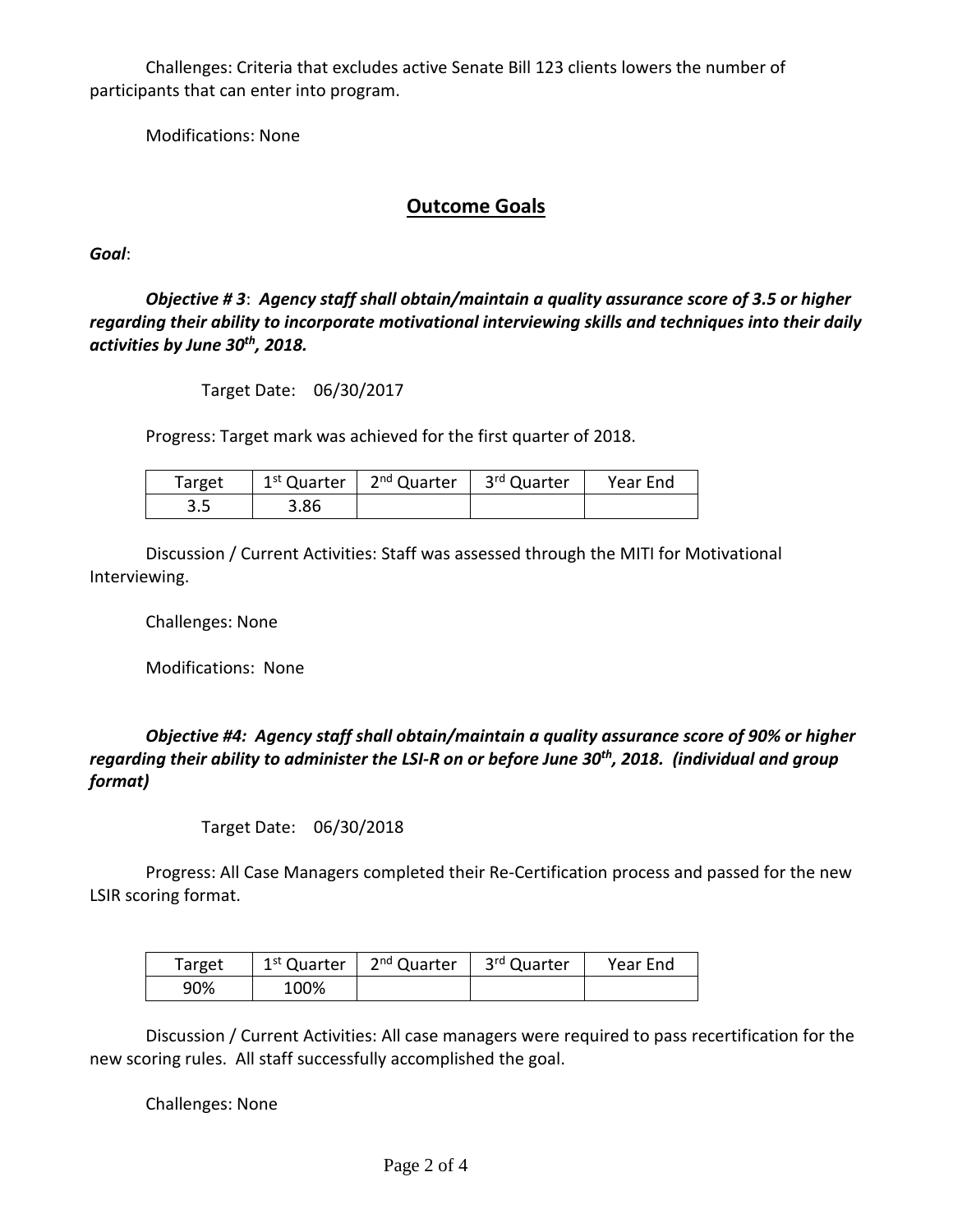### *Objective #5: Agency staff shall obtain/maintain a quality assurance score of 3.6 or higher regarding their ability to accurately develop offender case plans on or before June 30th, 2018. (individual and group format)*

Target Date: 06/30/2018

Progress: No progress was made in this objective.

| Target | 1 <sup>st</sup> Quarter | 2 <sup>nd</sup> Quarter | ∟ 3 <sup>rd</sup> Quarter | Year End |
|--------|-------------------------|-------------------------|---------------------------|----------|
| 3.6    | NA                      |                         |                           |          |

Discussion / Current Activities: Quality Assurance was unable to be completed this quarter due to supervisor taking on case management roles due to staff being on medical leave for extended period of time.

Challenges: Staff out on medical leave which required supervisory staff to assume case management roles.

Modifications: None

#### *Objective #6: Agency staff shall obtain/maintain a quality assurance score of 90% or higher regarding case file maintenance scores on or before June 30th, 2018.*

Target Date: 06/30/2018

Progress: During the first quarter, staff were assessed for proficiency in case file maintenance.

| Target | 1 <sup>st</sup> Quarter | 2 <sup>nd</sup> Quarter | 3 <sup>rd</sup> Quarter | Year End |
|--------|-------------------------|-------------------------|-------------------------|----------|
| 90%    | 84.6%                   |                         |                         |          |

Discussion / Current Activities: Randomly selected files received an audit per assigned officer during the first quarter yielding an 84.6% proficiency rate.

Challenges: Inexperienced staff/high caseloads which includes both adult and juvenile responsibilities were barriers in achieving the 90% target percentage.

Modifications: None

*Objective #7: The Fourth Judicial District Community Corrections shall achieve and maintain a supervision success rate of at least 75% in FY2017 or improve such rate by at least 3% from the previous fiscal year. (per K.S.A. 75-52,112)*